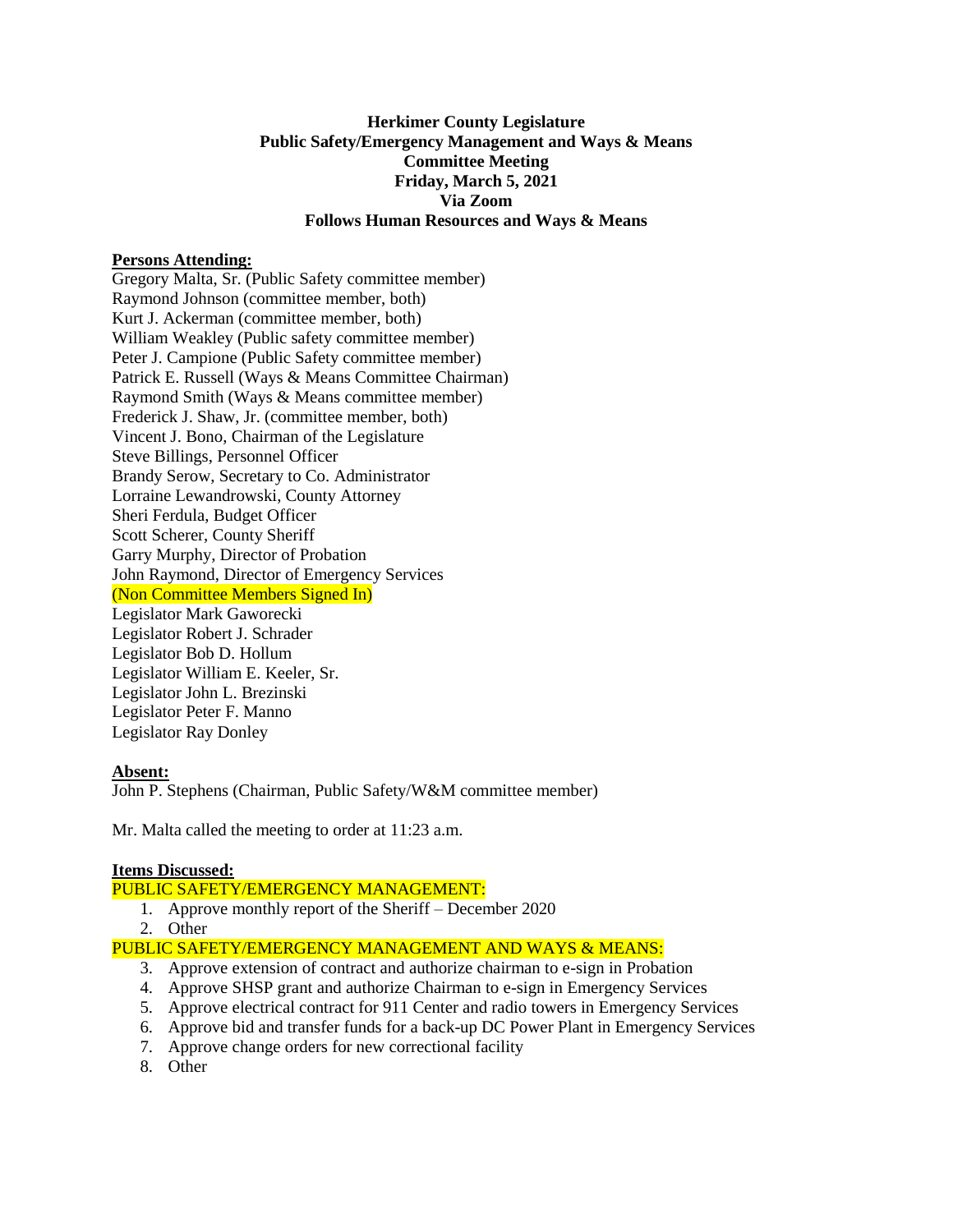# **Committee Vote Record:**

#### PUBLIC SAFETY/EMERGENCY MANAGEMENT:

Mr. Malta: "First on the agenda is approve monthly report of the Sheriff for December 2020. Is the Sheriff on?"

Sheriff Scherer: "It's our standard monthly report. As you can see our population is up. We are up around forty-three so we are boarding out and with the training we have going on we are boarding out four extra just so we can get that training done and try and get this jail open by the beginning of April."

Mr. Malta: "Thank you Sheriff. Can I have a motion?"

Item #1 – On motion of Mr. Campione, seconded by Mr. Weakley for Public Safety, Item #1 was voted on and approved. Unanimous. Absent: 1.

Item  $#2 - N/A$ .

## PUBLIC SAFETY/EMERGENCY MANAGEMENT AND WAYS & MEANS:

Mr. Malta: "Number three on the agenda is approve extension of contract and authorize chairman to esign in Probation. Is Mr. Murphy on?"

Garry Murphy: "Yes Mr. Malta. Thank you very much. Good morning everybody. This is just an annual grant of our ATI Program which is Alternatives to Incarceration and essentially it covers both of our pretrial and our community service programs. It's kind of late in the game because the calendar year for this grant runs from July to June so we just got the award letter late January. I was kind of surprised because it came out of the blue and we were informed that this wasn't going to happen. It's only \$12,000, almost \$13,000 but it does help supplement those programs so it is kind of a surprise that it did show up so we are thankful."

Mr. Malta: "Thank you Mr. Murphy."

Item #3 – On motion of Mr. Weakley, seconded by Mr. Campione for Public Safety, and on motion of Mr. Smith, seconded by Mr. Johnson for Ways & Means, Item #3 was voted on, approved and moved for Resolution. Unanimous. Absent: 1.

Mr. Malta: "Number four approve SHSP grant and authorize Chairman to e-sign in Emergency Services. Mr. Raymond, are you on?"

John Raymond: "I am, good morning. This is the SHSP19 grant. The State requires us now to re e-sign if we reassign money in the grant so we had some money left over from projects that we did and we decided we wanted to buy a couple AEDs for the 911 Center and the Emergency Operations Center. The current AED here is dead, it's no longer working, it's no longer functioning. Even though it's a small transfer in scope of a \$3,222 the State requires us to e-sign that so that is what this is all about."

Mr. Bono: "John, you bought two of those for that building? Isn't that overkill?"

John Raymond: "It may seem that way but we thought that because the 911 Center is generally…we are supposed to keep the dispatch room locked at all times and there are some meetings that go on in that conference room. If we ever return to normal, there is a Cyber class that goes on up there, on occasion there is other classes and stuff that go on in there so having one nearby we thought would be smart."

Mr. Bono: "Okay, thank you."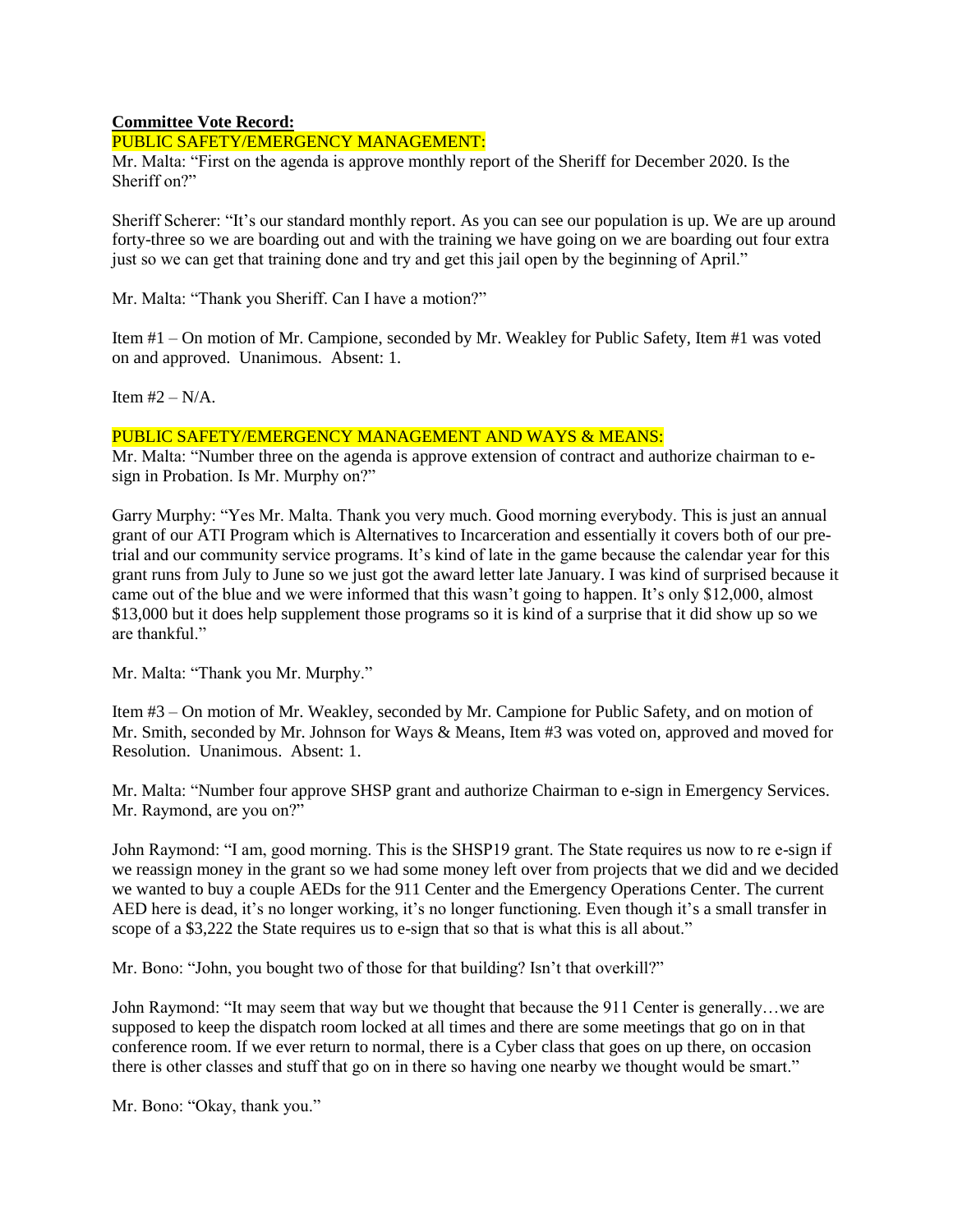Mr. Ackerman: "Mr. Chairman, how does an AED die? Can't you just replace the battery?"

Mr. Russell: "They are expensive."

John Raymond: "Plus the one we have is like fifteen years old and is no longer serviceable."

Mr. Ackerman: "Okay. Thanks."

Mr. Malta: "Thanks John."

Mr. Ackerman: "It's a grant. It's nobody's money, it's a grant. They have to stop looking at it like that. It's still tax payer money. It came from somewhere."

Item #4 – On motion of Mr. Johnson, seconded by Mr. Weakley for Public Safety, and on motion of Mr. Smith, seconded by Mr. Russell for Ways & Means, Item #4 was voted on, approved and moved for Resolution. Unanimous. Absent: 1.

Mr. Malta: "Number five approve electrical contract for 911 Center and radio towers in Emergency Services. Mr. Raymond."

John Raymond: "So this is a contract we are doing with Doug's Electric Company, LLC. This will be the fourth year that we have done this contract with Doug's Electric. He has been very reliable for us and in a couple instances a godsend. We have had problems with the 911 Center generator not starting or something going wrong and he is usually here within thirty minutes to fix it. On top of all of that he does maintenance on all of this stuff twice a year. He goes through everything, checks the voltages, checks the frequency of this stuff and I would like to continue doing that. This is funded out of the County budget, out of the 44000-455 account which has a budgeted amount of \$55,000 so this is a budgeted item."

Mr. Malta: "What is the dollar amount on that?"

John Raymond: "On the sheet there, I don't know if you have it, it varies between the different sites. The 911 Center is \$2,378, Aney Hill is \$1,995, Dairy Hill is \$1,260 and McCauley Mountain is a little more expensive because of going up and down the mountain is \$3,875. I believe that totals around \$9,000."

Mr. Malta: "What is it compared to last year?"

John Raymond: "It is the exact same amount."

Mr. Malta: "Thank you."

Mr. Russell: "Do they walk up the mountain?"

John Raymond: "No. The big thing there is we can't get a propane truck up to the top of the mountain. We have a generator up there so we have seven or 800 pound propane tanks that have to be taken down two at a time and he does that with a 4-wheeler and cart. We have to bring them down there and then have Helmers fill it up and then bring them back up to the top. Depending on how much the power is up there we do this at least twice a year. Once in the spring time and once in the fall before it snows."

Mr. Russell: "You are having Doug's Electric fill the…"

John Raymond: "Yes. He takes care of that."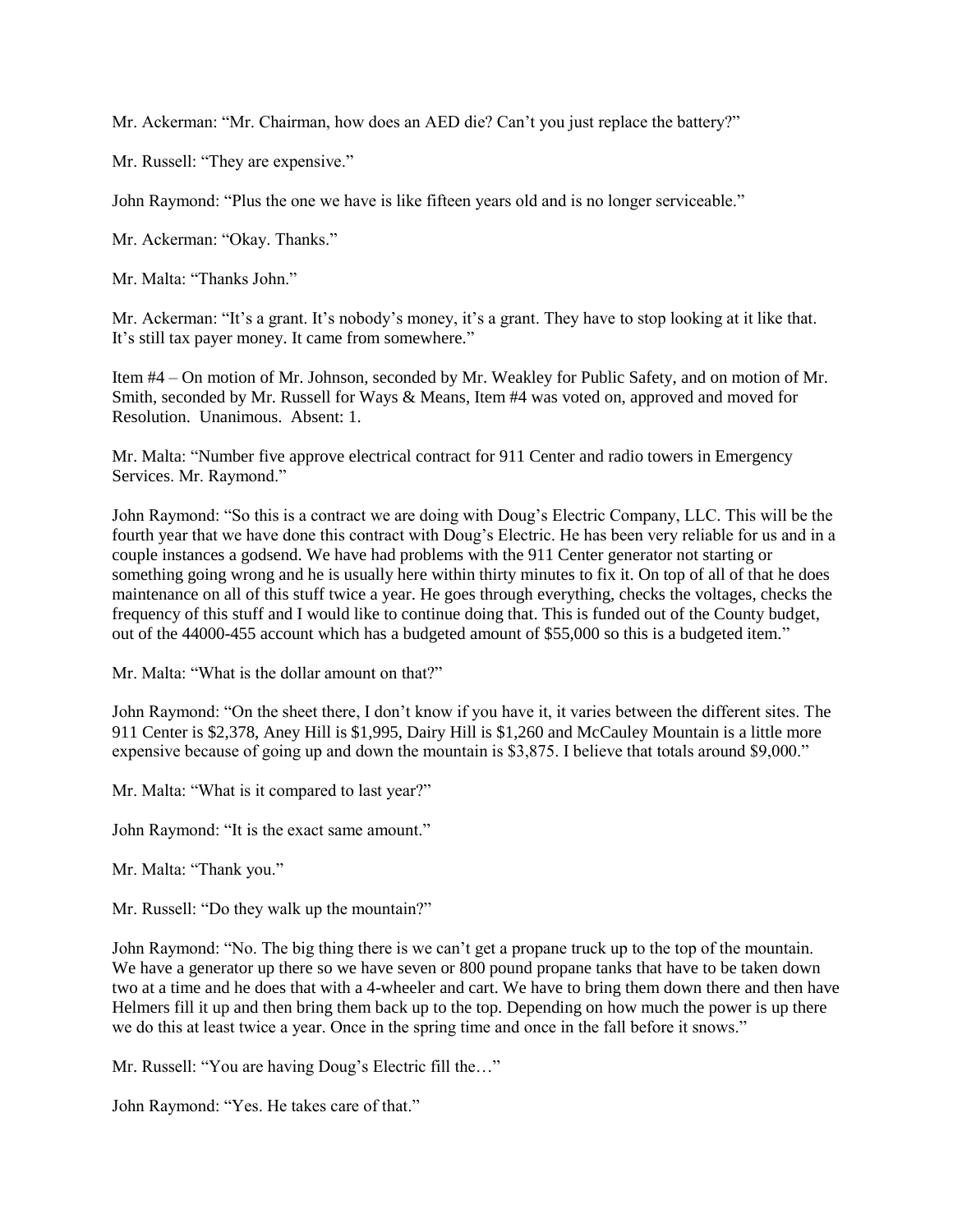Mr. Russell: "Why wouldn't we have somebody local who wouldn't be charging all the travel?"

John Raymond: "I hunted around for somebody up there and came across…I can't think of the name of the company but they were way high."

Mr. Russell: "Well talk to me after and we will…"

John Raymond: "Sure. I would be more than welcome to get input on it."

Mr. Malta: "Can I get a motion."

Mr. Russell: "I just want to say Doug's Electric, I met him prior and I thought they did very good. The reason I brought that up is because I think it could be cheaper if we got somebody up here to fill tanks."

Item #5 – On motion of Mr. Weakley, seconded by Mr. Bono for Public Safety, and on motion of Mr. Smith, seconded by Mr. Shaw for Ways & Means, Item #5 was voted on, approved and moved for Resolution. Unanimous. Absent: 1.

Mr. Malta: "Number six approve bid and transfer funds for a back-up DC Power Plant in Emergency Services."

John Raymond: "DC Power Plant is generally most 911 systems across the State, radio systems are using these This is going to eliminate a lot of headaches for us in terms of it only seems to happen in the middle of the night on the worst weather of the year. Say a generator doesn't start at McCauley Mountain for whatever reason, there is something wrong...if it doesn't start that whole tower site goes down so what this would do is buy some time. It would provide battery with back-up to run that site approximately eight hours. So that is what this is all about. I'm looking to purchase this for all five of our tower sites and the bid amount from JPJ Electronics was \$102,044.15. There was a lower bidder, a company called Infrastructure of Clifton Park, New York at \$96,000 however, the low bidder did not provide everything we asked for in the bid specs. He did not provide a technical proposal which leaves a lot of questions in terms of how they plan on implementing this. There are many ways you can do this and I put that in the bid specs because I want to know how they are doing this. Jay did provide that, there were four bidders and I would like to go with them. This will be funded out of two different grants. The SIGC Target 2018 grant which this will pretty much close that out and the remainder will go to the SIGC Formula Grant 2018 and pretty much spend that down as well. This is one hundred percent grant funded for the State Interoperable Communication Grants. Any questions?"

Mr. Malta: "Sheri, can you elaborate? Is that the bid process...it's okay doing it like that?"

Sheri Ferdula: "Yes. The bidders that submitted all submitted for the specifications except the low bidder who did not give the technical spec and in this case John could not make an educationed decision without that information and so per general municipal law, if a bidder is non-compliant with the bid specifications, we can reject the low bidder and go with the second low bidder."

Mr. Malta: "Okay. Thanks Sheri. Can I get a motion?"

Mr. Gaworecki: "This is Mark Gaworecki. I just have a quick comment. I think with our long history with JPJ, even if they are a little bit more than the minimum, as long as we can go with them we should continue that long standing relationship."

Mr. Malta: "Thank you Mr. Gaworecki. Any further discussion?"